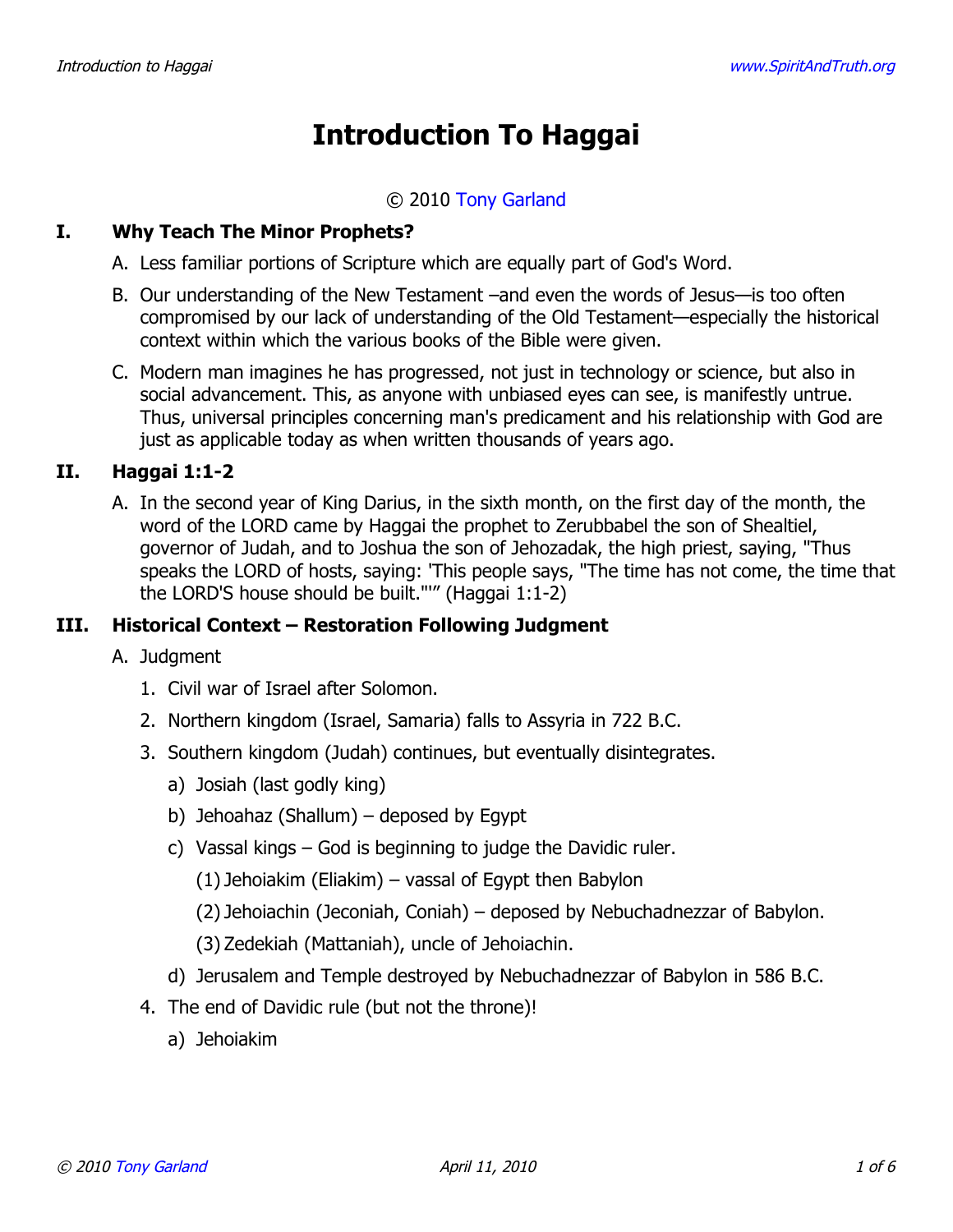- (1)'Therefore thus says the LORD concerning Jehoiakim king of Judah: "He shall have no one to sit on the throne of David, and his dead body shall be cast out to the heat of the day and the frost of the night. **(Jeremiah 36:30)**
- b) Jeconiah
	- (1) "As I live," says the LORD, "though Coniah the son of Jehoiakim, king of Judah, were the signet on My right hand, yet I would pluck you off; **(Jeremiah 22:24)**
	- (2) Thus says the LORD: 'Write this man down as childless, A man who shall not prosper in his days; For none of his descendants shall prosper, Sitting on the throne of David, And ruling anymore in Judah.'" **(Jeremiah 22:30)**
- c) Last ungodly kings are slighted in Matthew's genealogy of Christ.
	- (1) Josiah begot Jeconiah and his brothers about the time they were carried away to Babylon. **(Matthew 1:11)**
		- (a) Josiah last godly king.
			- i) Intermediary ungodly kings omitted.
		- (b) Jeconiah cursed ungodly king.
- 5. 70 year captivity (2Chr. 36:21; Jer. 29:10).
- B. Captivity followed by restoration.
	- 1. A series of rulers while in Babylon.
		- a) At the death of Nebuchadnezzar (561 B.C.):
			- (1) 2 year reign of Amēl-Marduk (562-560)
			- (2) 2 year reign of Neriglissar
			- (3) Less than 1 year reign of Labashi Marduk
			- (4) 17 year reign of Nabonidus (556-539 B.C.)
			- (5) Belshazzar begins coregency with Nabonidus (553-550 B.C.)
				- (a) Nabonidus living away from Babylon, leaves his son in charge.
		- b) Darius the Mede captures Babylon from Belshazzar, then coregent with Nabonidus (Dan. 5:31, 539 B.C.).
			- (1) Not the Darius of Haggai "Darius" was used as ruling title similar to Pharaoh.
			- (2) A Mede, but acting under the authority of Cyrus of Persia (Isa.  $45:1$  $45:1$ ).<sup>1</sup>
		- c) Cyrus of Persia ruled from 539-527 B.C.

<span id="page-1-0"></span> $^1$  It is our conviction that Gubaru, the governor of Babylon and the region beyond the river, appears in the book of Daniel as Darius the Mede, the monarch who took charge of the Chaldean kingdom immediately following the death of Belshazzar. . .this identification is the only one which satisfactorily harmonizes the various lines of evidence which we find in the book of Daniel and in the contemporary cuneiform records." [Whitcomb, 24].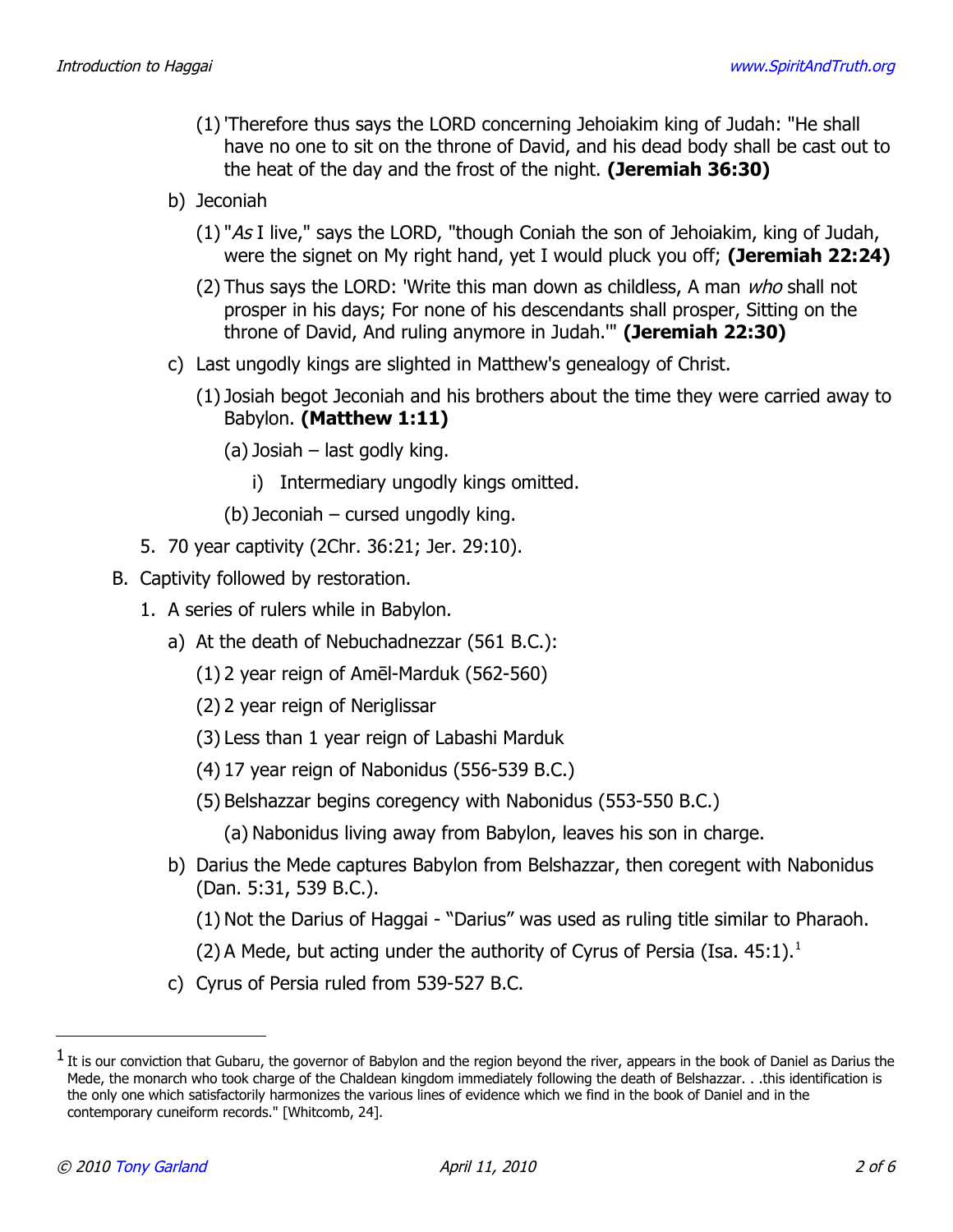- (a) Prophesied to rebuild the Jewish Temple (Isa. 44:24-28) Thus says the LORD, your Redeemer, And He who formed you from the womb: "I am the LORD, who makes all *things*, Who stretches out the heavens all alone, Who spreads abroad the earth by Myself; Who frustrates the signs of the babblers, And drives diviners mad; Who turns wise men backward, And makes their knowledge foolishness; Who confirms the word of His servant, And performs the counsel of His messengers; Who says to Jerusalem, 'You shall be inhabited,' To the cities of Judah, 'You shall be built,' And I will raise up her waste places; Who says to the deep, 'Be dry! And I will dry up your rivers'; Who says of Cyrus, 'He is My shepherd, And he shall perform all My pleasure, Saying to Jerusalem, "You shall be built," And to the temple, "Your foundation shall be laid."'
- (b) God's choice to allow the Jews to return from Babylon (Isa. 45:1-4) "Thus says the LORD to His anointed, To Cyrus, whose right hand I have held-To subdue nations before him And loose the armor of kings, To open before him the double doors, So that the gates will not be shut: 'I will go before you And make the crooked places straight; I will break in pieces the gates of bronze And cut the bars of iron. I will give you the treasures of darkness And hidden riches of secret places, That you may know that I, the LORD, Who call you by your name, Am the God of Israel. For Jacob My servant's sake, And Israel My elect, I have even called you by your name; I have named you, though you have not known Me.
- (c) Cyrus Cylinder in the British Museum

"I returned to [these] sacred cities on the other side of the Tigris, the sanctuaries of which have been in ruins for a long time, the images which [used] to live therein and established for them permanent sanctuaries. I gathered all their [former] inhabitants and returned [to them] their habitations. . ." [Price, 251]

- d) Cambyses of Persia
	- (1) Viceroy with Cyrus (538-530 B.C.).
	- (2) Sovereign reign (530-521 B.C.).
- e) Darius I Hystaspes (522-486 B.C.) = "king Darius" of Haggai 1:1.
	- $(1)$  2<sup>nd</sup> year of King Darius (Hag. 1:1 cf. Ezra 4:24).
- f) Haggai was the first true prophet—in the sense of speaking God's word directly to Israel—since the return from Babylon.
	- (1) Although Daniel had been given prophetic revelation while in Babylon, this dutifully recorded but never pronounced to the nation in the traditional formula, "thus says the Lord."
- C. Rebuilding the temple amidst opposition.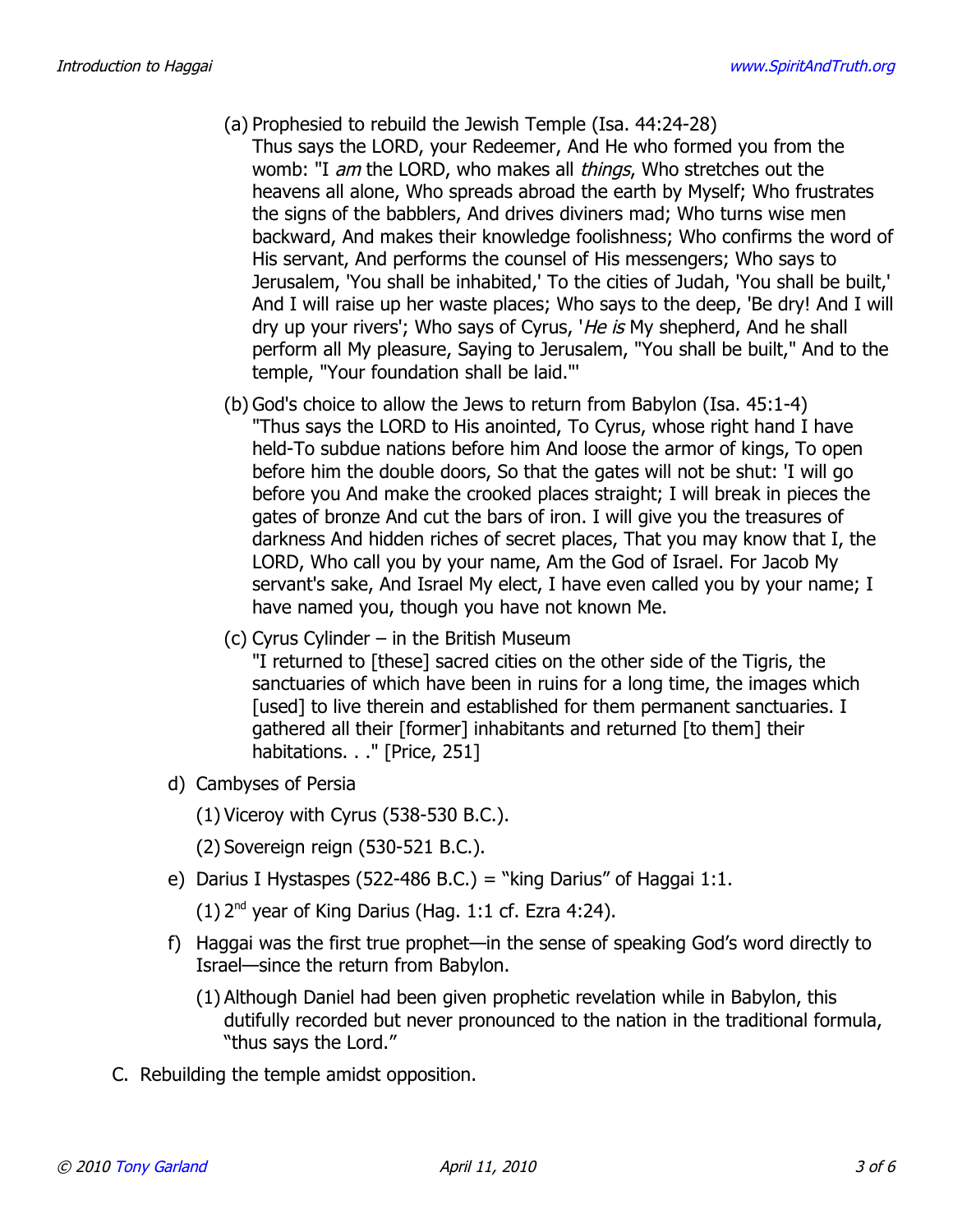- 1. First year of Cyrus (of Persia), a decree was issued to allow the Jews to return and rebuild the Temple (Ezra 1:1-3, 538 B.C.).
- 2. Arrived in Jerusalem, set up an altar, and began offering sacrifices before the foundation of the Temple was even laid (Ezra 3:1-6).
- 3. Seven months later, in the  $2^{nd}$  year of Cyrus, they laid the foundation amidst much fanfare (Ezra 3:8-13), 536 B.C.).
- 4. Opposition from Samaritans and Persians.
	- a) First, they claim religious identity with the Jews (Ezra 4:2) and offer to help.
		- (1) But their approach to God was that of syncretism and was rejected.
		- (2) The ongoing tension between the Jews and what would become the Samaritans continued into NT times and forms the backdrop to understanding Jesus' conversation with the women at the well (John 4).
	- b) Outright opposition which frustrated progress during the reign of Cyrus (Ezra 4:4- 5).
	- c) The temple is on hold: 16 years have elapse when Haggai receives the word of the Lord (Ezra 5:1, Haggai 1:1, 536 – 520 B.C.).
	- d) Opposition arises again and appeal is made to then King Darius to stop the Jews.
- 5. King Darius searched the archives in Babylon and confirms the original degree of Cyrus (Ezra 6:1-5). Jews granted authority to proceed and their opponents told not to interfere, but to support the work (Ezra 6:6).
- 6. Temple finished about 5 years later in the  $6<sup>th</sup>$  year of the reign of Darius (Ezra 6:15, 515 B.C.).
- D. Zerubbabel and Joshua
	- 1. Both kingly and priestly roles represented.
		- a) In Israel, prior to Christ, governmental rule and priestly rule where not invested in a single individual. $<sup>2</sup>$  $<sup>2</sup>$  $<sup>2</sup>$ </sup>
	- 2. Joshua the high priest: in the line of the Aaronic priesthood (through Zadok, 1Chr. 6:1- 5,14-15).
		- a) His father was among the captives at the fall of Jerusalem in 586 B.C.
		- b) His grandfather Seraiah, as chief priest, was taken captive and put to death by Nebuchadnezzar (2 Ki 25:18 ff; 1 Ch 6:15).
	- 3. Zerubbabel
		- a) Name means "dispersed to Babylon" or, more probably, "the seed of Babylon" indicating that he may have been born during the captivity [Feinberg, 238].

<span id="page-3-0"></span><sup>&</sup>lt;sup>2</sup> In the time of Abraham, we encounter Melchizedek who typifies Christ by functioning in both governmental and priestly roles (Gen. 14:18; Ps. 110:4).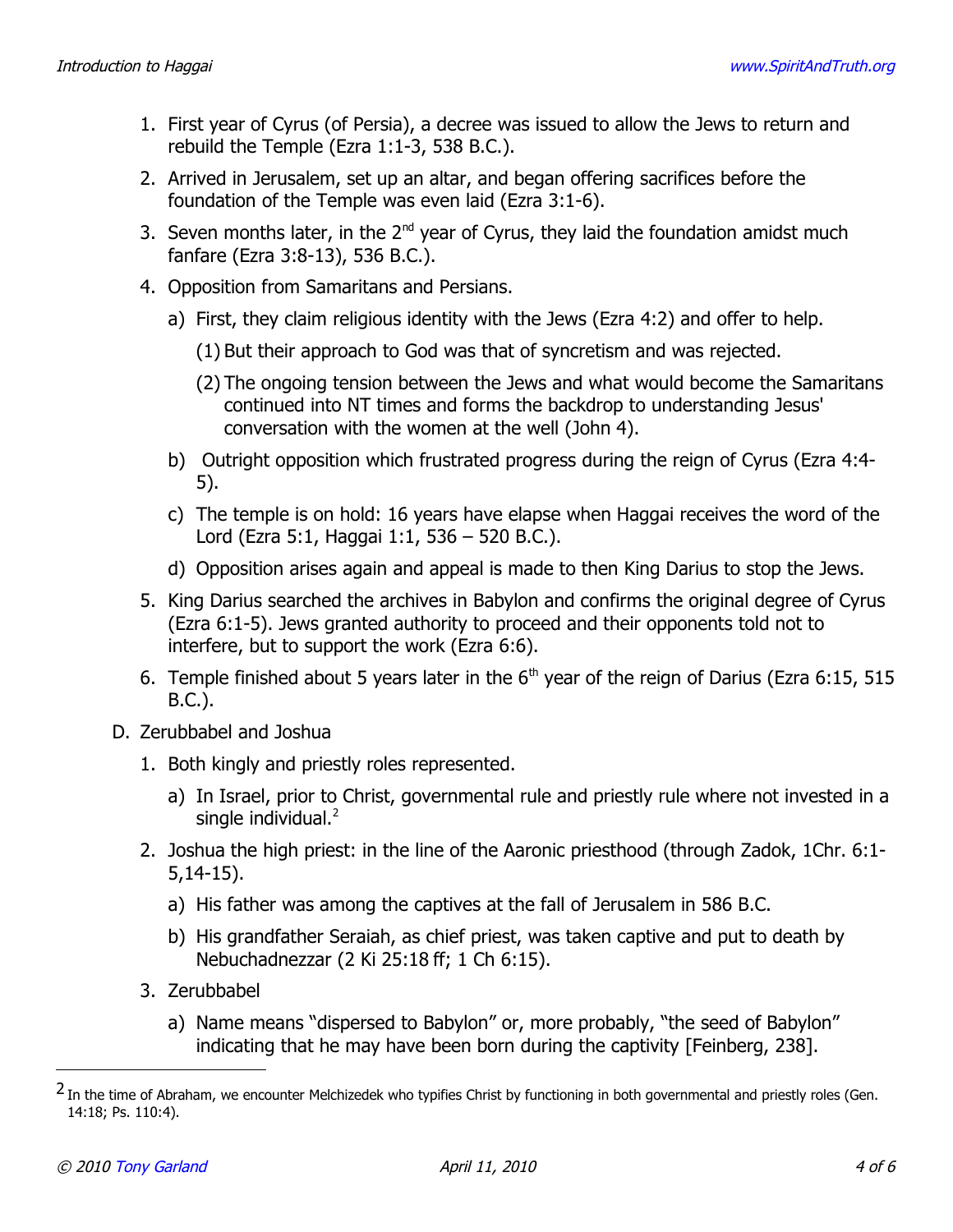- (1) Led the Jews of Babylon in their returned to Jerusalem (538 B.C.).
- (2)In the first year of Cyrus, king of Persia, he led the first band of exiles, numbering about 42,000 Jewish men (with additional family members and servants) returning from the Babylonian captivity (Ezra 2:64).
- (3) A descendant in the kingly line of Judah.
	- (a) In the line leading from David through Solomon to Joseph, husband of Mary who gave birth to Jesus (Mtt. 1:12).
	- (b) Seemingly strange fact: he is never pronounced or anointed as king!
		- i) Due to Persian dominion, declaring him king would have signaled possible insurrection.
		- ii) The real reason: God arranged the historical circumstances to preclude this possibility because he was the grandson of the cursed Jehoiachin (Mtt. 1:12)!
		- iii) Dates given in Haggai and Zechariah are not in reference to Jewish kings, but instead refer to Gentile rulers (Hag. 1:1,15; 2:10; Zec. 1:1,7; 7:1)![3](#page-4-0)
- (4) Times of the Gentiles.
	- (a) Occupation of the throne of David terminated in the Babylonian Captivity.
	- (b) Times of the Gentiles have not come to an end.
		- i) "And they will fall by the edge of the sword, and be led away captive into all nations. And Jerusalem will be trampled by Gentiles until the times of the Gentiles are fulfilled." (Luke 21:24)
	- (c) The end of the book looks forward to the end of Gentile domination and restoration of Davidic rule.

## **IV. What Will We Learn From Haggai?**

- A. Misplaced priorities (Hag. 1)
	- 1. God's warning regarding inverted priorities (Hag. 1:1-11)
		- a) Focus on self while neglecting God's house.
		- b) Working hard, but still lacking.
		- c) God withholds His blessing.
	- 2. The people repent and change their focus (Hag. 1:12-15)
- B. The rebuilt temple (Hag. 2:1-19).
	- 1. Small beginnings and insignificant appearance to men (Hag. 2:1-5).

<span id="page-4-0"></span><sup>3 &</sup>quot;The dating of the prophecy (so Zechariah also) according to the reign of a Gentile king reveals clearly that the times of the Gentiles were in progress. (See Lk 21:24.)" [Feinberg, 238].